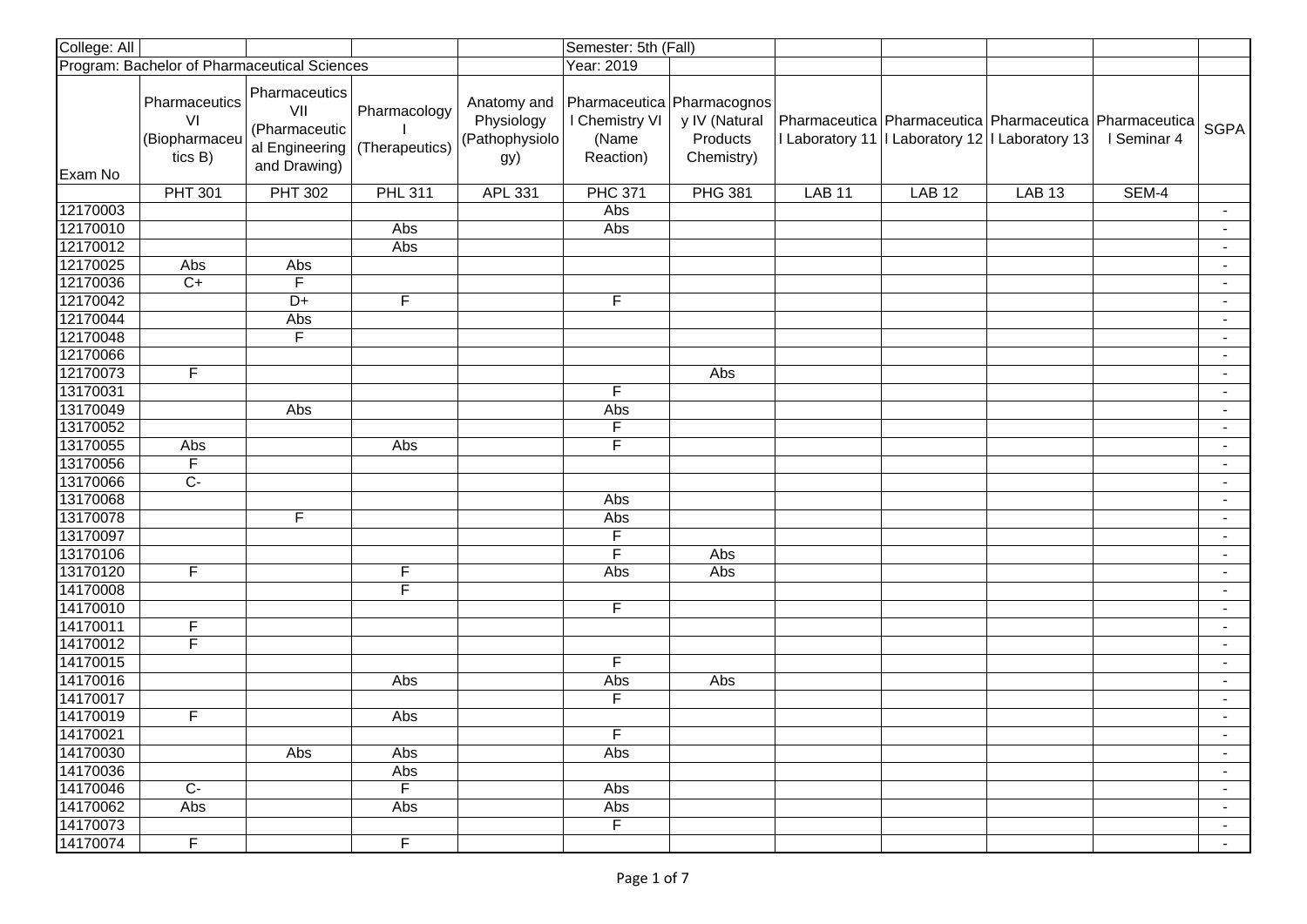| College: All |                                                 |                                                                         |                                |                                                    | Semester: 5th (Fall)                                               |                                         |                   |                                                                                                                  |               |             |                          |
|--------------|-------------------------------------------------|-------------------------------------------------------------------------|--------------------------------|----------------------------------------------------|--------------------------------------------------------------------|-----------------------------------------|-------------------|------------------------------------------------------------------------------------------------------------------|---------------|-------------|--------------------------|
|              | Program: Bachelor of Pharmaceutical Sciences    |                                                                         |                                |                                                    | Year: 2019                                                         |                                         |                   |                                                                                                                  |               |             |                          |
| Exam No      | Pharmaceutics<br>VI<br>(Biopharmaceu<br>tics B) | Pharmaceutics<br>VII<br>(Pharmaceutic<br>al Engineering<br>and Drawing) | Pharmacology<br>(Therapeutics) | Anatomy and<br>Physiology<br>(Pathophysiolo<br>gy) | Pharmaceutica Pharmacognos<br>I Chemistry VI<br>(Name<br>Reaction) | y IV (Natural<br>Products<br>Chemistry) |                   | Pharmaceutica   Pharmaceutica   Pharmaceutica   Pharmaceutica<br>I Laboratory 11   Laboratory 12   Laboratory 13 |               | I Seminar 4 | SGPA                     |
|              | <b>PHT 301</b>                                  | <b>PHT 302</b>                                                          | <b>PHL 311</b>                 | APL 331                                            | <b>PHC 371</b>                                                     | <b>PHG 381</b>                          | LAB <sub>11</sub> | <b>LAB 12</b>                                                                                                    | <b>LAB 13</b> | SEM-4       |                          |
| 14170075     | $\overline{C}$                                  |                                                                         |                                | $\overline{\mathsf{F}}$                            |                                                                    |                                         |                   |                                                                                                                  |               |             |                          |
| 14170090     |                                                 | $\overline{F}$                                                          | $\overline{F}$                 |                                                    | F                                                                  |                                         |                   |                                                                                                                  |               |             |                          |
| 14170097     |                                                 |                                                                         | Abs                            |                                                    | Abs                                                                |                                         |                   |                                                                                                                  |               |             | $\blacksquare$           |
| 14170098     |                                                 | $\overline{F}$                                                          | F                              |                                                    | F                                                                  |                                         |                   |                                                                                                                  |               |             | $\overline{\phantom{a}}$ |
| 14170105     |                                                 |                                                                         |                                |                                                    | Abs                                                                |                                         |                   |                                                                                                                  |               |             | $\blacksquare$           |
| 14170109     | $\mathsf F$                                     | Abs                                                                     |                                |                                                    | Abs                                                                |                                         |                   |                                                                                                                  |               |             | $\sim$                   |
| 14170111     |                                                 |                                                                         | <b>Abs</b>                     |                                                    |                                                                    | Abs                                     |                   |                                                                                                                  |               |             | $\blacksquare$           |
| 14170116     |                                                 |                                                                         | Abs                            |                                                    |                                                                    | Abs                                     |                   |                                                                                                                  |               |             | $\blacksquare$           |
| 14170147     | Abs                                             |                                                                         | $\overline{B}$                 |                                                    | $C+$                                                               |                                         |                   |                                                                                                                  |               |             | $\blacksquare$           |
| 15170010     |                                                 |                                                                         |                                |                                                    | Abs                                                                |                                         |                   |                                                                                                                  |               |             | $\sim$                   |
| 15170017     |                                                 |                                                                         | $\overline{F}$                 |                                                    | $\overline{F}$                                                     |                                         |                   |                                                                                                                  |               |             | $\overline{\phantom{a}}$ |
| 15170026     |                                                 |                                                                         |                                |                                                    | $B -$                                                              |                                         |                   |                                                                                                                  |               |             | $\overline{\phantom{a}}$ |
| 15170027     |                                                 |                                                                         | F                              |                                                    |                                                                    |                                         |                   |                                                                                                                  |               |             | $\overline{\phantom{a}}$ |
| 15170028     |                                                 |                                                                         | Abs                            |                                                    |                                                                    |                                         |                   |                                                                                                                  |               |             | $\blacksquare$           |
| 15170032     |                                                 |                                                                         |                                |                                                    | F.                                                                 |                                         |                   |                                                                                                                  |               |             | $\blacksquare$           |
| 15170033     |                                                 |                                                                         |                                |                                                    | $B+$                                                               |                                         |                   |                                                                                                                  |               |             | $\overline{\phantom{a}}$ |
| 15170040     |                                                 |                                                                         |                                |                                                    |                                                                    |                                         |                   |                                                                                                                  |               |             |                          |
| 15170043     |                                                 |                                                                         | F                              |                                                    | $\overline{F}$                                                     | $\overline{C}$                          |                   |                                                                                                                  |               |             |                          |
| 15170047     | $\overline{F}$                                  |                                                                         |                                |                                                    |                                                                    |                                         |                   |                                                                                                                  |               |             | $\blacksquare$           |
| 15170048     |                                                 |                                                                         | $\overline{F}$                 |                                                    |                                                                    |                                         |                   |                                                                                                                  |               |             | $\blacksquare$           |
| 15170051     |                                                 |                                                                         |                                |                                                    |                                                                    |                                         |                   |                                                                                                                  |               |             | $\sim$                   |
| 15170061     |                                                 |                                                                         | F                              |                                                    |                                                                    |                                         |                   |                                                                                                                  |               |             | $\blacksquare$           |
| 15170070     |                                                 |                                                                         | $\overline{F}$                 |                                                    |                                                                    |                                         |                   |                                                                                                                  |               |             | $\blacksquare$           |
| 15170077     |                                                 |                                                                         |                                |                                                    | F                                                                  |                                         |                   |                                                                                                                  |               |             | $\blacksquare$           |
| 15170101     |                                                 |                                                                         |                                |                                                    | $C+$                                                               |                                         |                   |                                                                                                                  |               |             | $\blacksquare$           |
| 15170104     |                                                 |                                                                         | $B -$                          |                                                    | B                                                                  |                                         |                   |                                                                                                                  |               |             | $\blacksquare$           |
| 15170121     |                                                 | $\overline{C}$                                                          |                                |                                                    |                                                                    |                                         |                   |                                                                                                                  |               |             | $\blacksquare$           |
| 15170123     |                                                 |                                                                         | $\overline{C}$                 |                                                    | $\overline{F}$                                                     |                                         |                   |                                                                                                                  |               |             | $\blacksquare$           |
| 15170127     | Abs                                             |                                                                         |                                |                                                    |                                                                    |                                         |                   |                                                                                                                  |               |             | $\sim$                   |
| 15170129     |                                                 |                                                                         |                                |                                                    | F                                                                  |                                         |                   |                                                                                                                  |               |             | $\blacksquare$           |
| 15170134     | $\mathbf C$                                     |                                                                         |                                |                                                    |                                                                    | $C+$                                    |                   |                                                                                                                  |               |             | $\blacksquare$           |
| 15170136     |                                                 |                                                                         |                                | F                                                  |                                                                    | $\overline{C}$                          |                   |                                                                                                                  |               |             | $\sim$                   |
| 15170139     |                                                 |                                                                         |                                |                                                    | Abs                                                                |                                         |                   |                                                                                                                  |               |             | $\sim$                   |
| 15170152     | Abs                                             | Abs                                                                     |                                |                                                    |                                                                    |                                         |                   |                                                                                                                  |               |             | $\blacksquare$           |
| 16170038     |                                                 |                                                                         |                                |                                                    |                                                                    | $\overline{C}$                          |                   |                                                                                                                  |               |             | $\sim$                   |
| 16170040     |                                                 |                                                                         |                                |                                                    |                                                                    | $C+$                                    |                   |                                                                                                                  |               |             | $\sim$                   |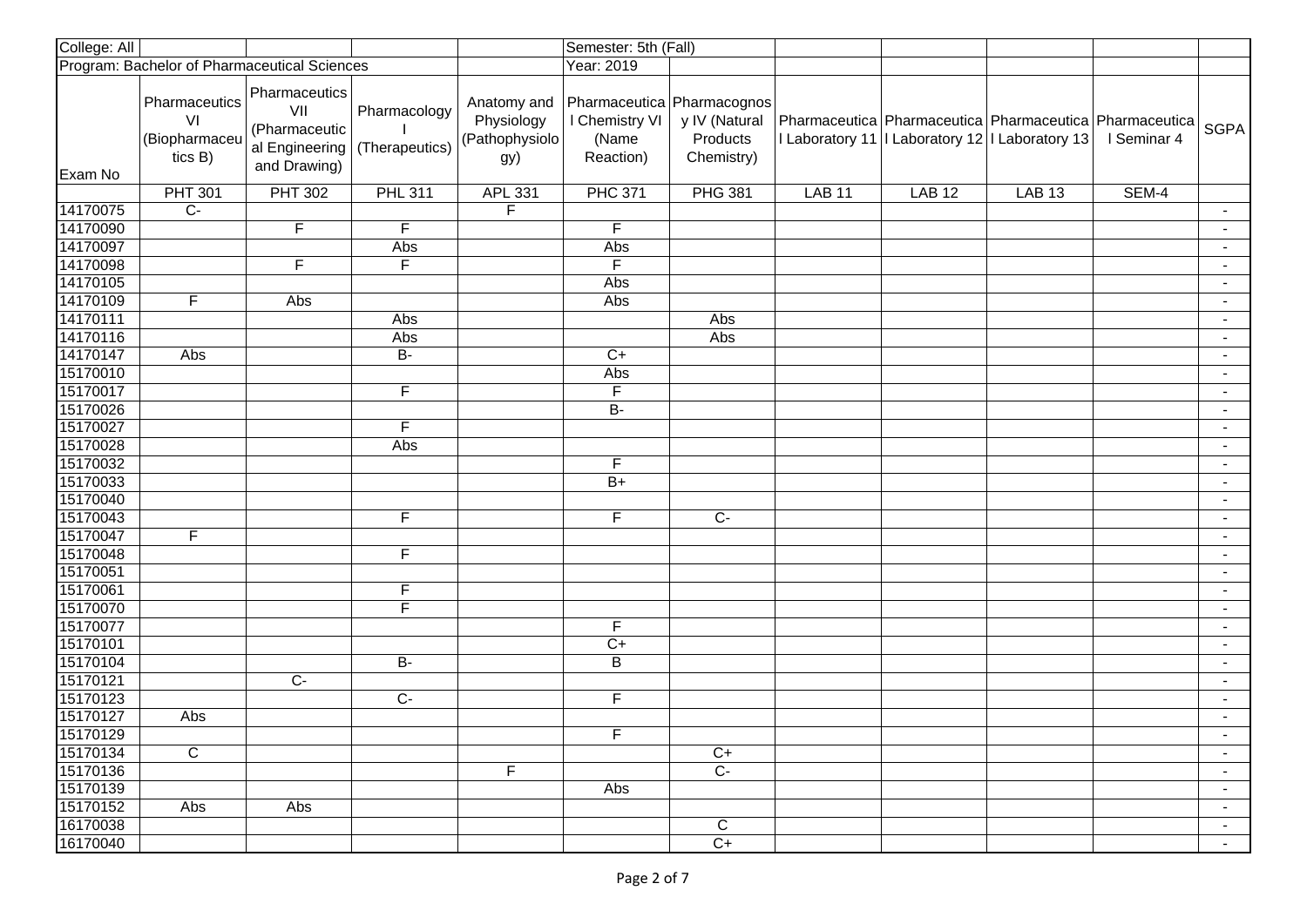| College: All         |                                                 |                                                                         |                                |                                                    | Semester: 5th (Fall)                                               |                                         |                |                                                                                                                  |                         |             |                          |
|----------------------|-------------------------------------------------|-------------------------------------------------------------------------|--------------------------------|----------------------------------------------------|--------------------------------------------------------------------|-----------------------------------------|----------------|------------------------------------------------------------------------------------------------------------------|-------------------------|-------------|--------------------------|
|                      | Program: Bachelor of Pharmaceutical Sciences    |                                                                         |                                |                                                    | Year: 2019                                                         |                                         |                |                                                                                                                  |                         |             |                          |
| Exam No              | Pharmaceutics<br>VI<br>(Biopharmaceu<br>tics B) | Pharmaceutics<br>VII<br>(Pharmaceutic<br>al Engineering<br>and Drawing) | Pharmacology<br>(Therapeutics) | Anatomy and<br>Physiology<br>(Pathophysiolo<br>gy) | Pharmaceutica Pharmacognos<br>I Chemistry VI<br>(Name<br>Reaction) | y IV (Natural<br>Products<br>Chemistry) |                | Pharmaceutica   Pharmaceutica   Pharmaceutica   Pharmaceutica<br>I Laboratory 11   Laboratory 12   Laboratory 13 |                         | I Seminar 4 | SGPA                     |
|                      | <b>PHT 301</b>                                  | <b>PHT 302</b>                                                          | <b>PHL 311</b>                 | APL 331                                            | <b>PHC 371</b>                                                     | <b>PHG 381</b>                          | <b>LAB 11</b>  | <b>LAB 12</b>                                                                                                    | <b>LAB 13</b>           | SEM-4       |                          |
| 16170050             |                                                 |                                                                         |                                |                                                    | C                                                                  |                                         |                |                                                                                                                  |                         |             |                          |
| 16170061             |                                                 |                                                                         |                                |                                                    | $\overline{\mathsf{F}}$                                            |                                         |                |                                                                                                                  |                         |             |                          |
| 16170066             |                                                 |                                                                         |                                |                                                    | $\overline{C}$                                                     |                                         |                |                                                                                                                  |                         |             |                          |
| 16170076             |                                                 |                                                                         |                                |                                                    | F                                                                  |                                         |                |                                                                                                                  |                         |             | $\blacksquare$           |
| 16170088             |                                                 |                                                                         |                                |                                                    |                                                                    | F                                       |                |                                                                                                                  |                         |             | $\sim$                   |
| 16170093             |                                                 |                                                                         |                                |                                                    | F                                                                  |                                         |                |                                                                                                                  |                         |             | $\blacksquare$           |
| 16170097             |                                                 |                                                                         |                                |                                                    | $\overline{C}$                                                     |                                         |                |                                                                                                                  |                         |             | $\blacksquare$           |
| 16170100             |                                                 |                                                                         |                                |                                                    | Abs                                                                |                                         |                |                                                                                                                  |                         |             | $\blacksquare$           |
| 16170107             |                                                 |                                                                         |                                |                                                    | F                                                                  |                                         |                |                                                                                                                  |                         |             | $\blacksquare$           |
| 16170110             | $C+$                                            |                                                                         |                                |                                                    |                                                                    |                                         |                |                                                                                                                  |                         |             | $\blacksquare$           |
| 16170111             |                                                 |                                                                         |                                |                                                    | $B+$                                                               |                                         |                |                                                                                                                  |                         |             |                          |
| 16170137             | $\overline{C}$                                  |                                                                         | $\overline{F}$                 |                                                    |                                                                    |                                         |                |                                                                                                                  |                         |             | $\overline{\phantom{a}}$ |
| 16170147             |                                                 |                                                                         |                                |                                                    | <b>B-</b>                                                          |                                         |                |                                                                                                                  |                         |             | $\blacksquare$           |
| 17170001             | <b>B-</b>                                       | $C+$                                                                    | F.                             | F                                                  | $\overline{C}$                                                     | $\overline{C}$                          | B              | B                                                                                                                | <b>B-</b>               | A-          | $\blacksquare$           |
| 17170002             | $\overline{C}$                                  | $\mathsf F$                                                             | F                              | $C -$                                              | F                                                                  | $\overline{\mathsf{F}}$                 | B              | B                                                                                                                | B                       | Α           | $\overline{\phantom{a}}$ |
| 17170003             | $\overline{\mathsf{F}}$                         | $\overline{C}$                                                          | F                              | $\overline{C}$                                     | $C+$                                                               | $C+$                                    | $\sf B$        | B-                                                                                                               | $\overline{B}$          | $A -$       |                          |
| 17170004             | B                                               | $B+$                                                                    | F                              | F                                                  | F                                                                  | <b>B-</b>                               | A              | Α                                                                                                                | A                       | A           |                          |
| 17170005             | A-                                              | $B -$                                                                   | C                              | $\overline{C}$                                     | $\overline{C}$                                                     | $\overline{B}$                          | $A -$          | $B+$                                                                                                             | $A -$                   | A-          | 2.80                     |
| 17170006             | $B -$                                           | $\overline{\mathsf{F}}$                                                 | F                              | F                                                  | F                                                                  | $\overline{C}$                          | $A -$          | $A -$                                                                                                            | $A -$                   | $A -$       |                          |
| 17170007             | $B -$                                           | $\overline{\mathrm{c}}$                                                 | F                              | F                                                  | F                                                                  | $\overline{C+}$                         | $A -$          | $\overline{B}$                                                                                                   | B                       | A           | $\blacksquare$           |
| 17170008             | $\overline{F}$                                  | F                                                                       | F.                             | F                                                  | F                                                                  | F                                       | B              | $B -$                                                                                                            | $\overline{B}$          | $A -$       | $\sim$                   |
| 17170009             | $\overline{B}$                                  | $\overline{C+}$                                                         | F                              | $\overline{C}$                                     | $C+$                                                               | $C+$                                    | $\overline{B}$ | $A -$                                                                                                            | $B+$                    | Α           | $\sim$                   |
| 17170010             | $\overline{B}$                                  | $\overline{B}$                                                          | F.                             | $\overline{C}$                                     | F                                                                  | $\overline{B}$                          | $B+$           | $A -$                                                                                                            | A-                      | A           | $\sim$                   |
| 17170011             | F                                               | D+                                                                      | Abs                            | F                                                  | Abs                                                                | F                                       | <b>B-</b>      | <b>B-</b>                                                                                                        | <b>B-</b>               | A-          | $\blacksquare$           |
| 17170012             | $A -$                                           | $\overline{B}$                                                          | $\overline{C}$                 | $\mathsf{C}$                                       | <b>B-</b>                                                          | $B+$                                    | A              | Α                                                                                                                | $\overline{\mathsf{A}}$ | A           | 3.00                     |
| 17170013             | Α<br>$\overline{B}$                             | $B+$                                                                    | $\overline{C}$                 | $\mathbf C$                                        | C<br>$\overline{\mathsf{F}}$                                       | B                                       | $A -$          | $B+$                                                                                                             | А-                      | A-          | 2.92                     |
| 17170014<br>17170015 |                                                 | $\mathsf B$                                                             | $\overline{C}$<br>F            | $\mathbf C$<br>$\overline{B}$                      | $\overline{B}$                                                     | $\mathsf B$                             | $B+$<br>$B+$   | $B+$<br>$B+$                                                                                                     | $B+$                    | A           | $\blacksquare$           |
| 17170016             | A-<br>$\overline{C+}$                           | B<br>$\overline{\text{C}}$                                              | F                              | $\overline{D+}$                                    | F                                                                  | $\mathsf B$<br>$\overline{B}$           | $\sf B$        | $\overline{B}$                                                                                                   | $B+$<br>B               | $A -$       | $\overline{\phantom{a}}$ |
|                      |                                                 |                                                                         | Н.                             | $\overline{B}$                                     | F                                                                  |                                         |                |                                                                                                                  |                         | A-          | $\blacksquare$           |
| 17170018<br>17170019 | A<br>В                                          | B<br><b>B-</b>                                                          | $C+$                           | $C -$                                              | F                                                                  | A-<br>B                                 | A<br>$B+$      | A<br>B                                                                                                           | $\mathsf{A}$<br>В       | A<br>A-     |                          |
| 17170020             | F                                               | F                                                                       | F.                             | F                                                  | F.                                                                 | F                                       | $C+$           | $C+$                                                                                                             | <b>B-</b>               |             | $\sim$                   |
| 17170021             | A                                               | A                                                                       | B                              | В                                                  | A                                                                  | А-                                      | A              |                                                                                                                  | A                       | A-<br>A     | 3.69                     |
| 17170022             | $C+$                                            | F                                                                       | F                              | F                                                  | F                                                                  | $\mathsf{C}$                            | $B+$           | A<br>$B+$                                                                                                        | $B+$                    | А-          |                          |
| 17170024             | Abs                                             | Abs                                                                     | F                              | F                                                  | Abs                                                                | $\overline{C}$                          | $B -$          | $B -$                                                                                                            | $B -$                   | А-          |                          |
| 17170025             | $C+$                                            | $\overline{F}$                                                          | $\overline{F}$                 | F                                                  | $\overline{F}$                                                     | $B -$                                   | $B+$           | $B+$                                                                                                             | $B+$                    | A-          | $\sim$                   |
|                      |                                                 |                                                                         |                                |                                                    |                                                                    |                                         |                |                                                                                                                  |                         |             |                          |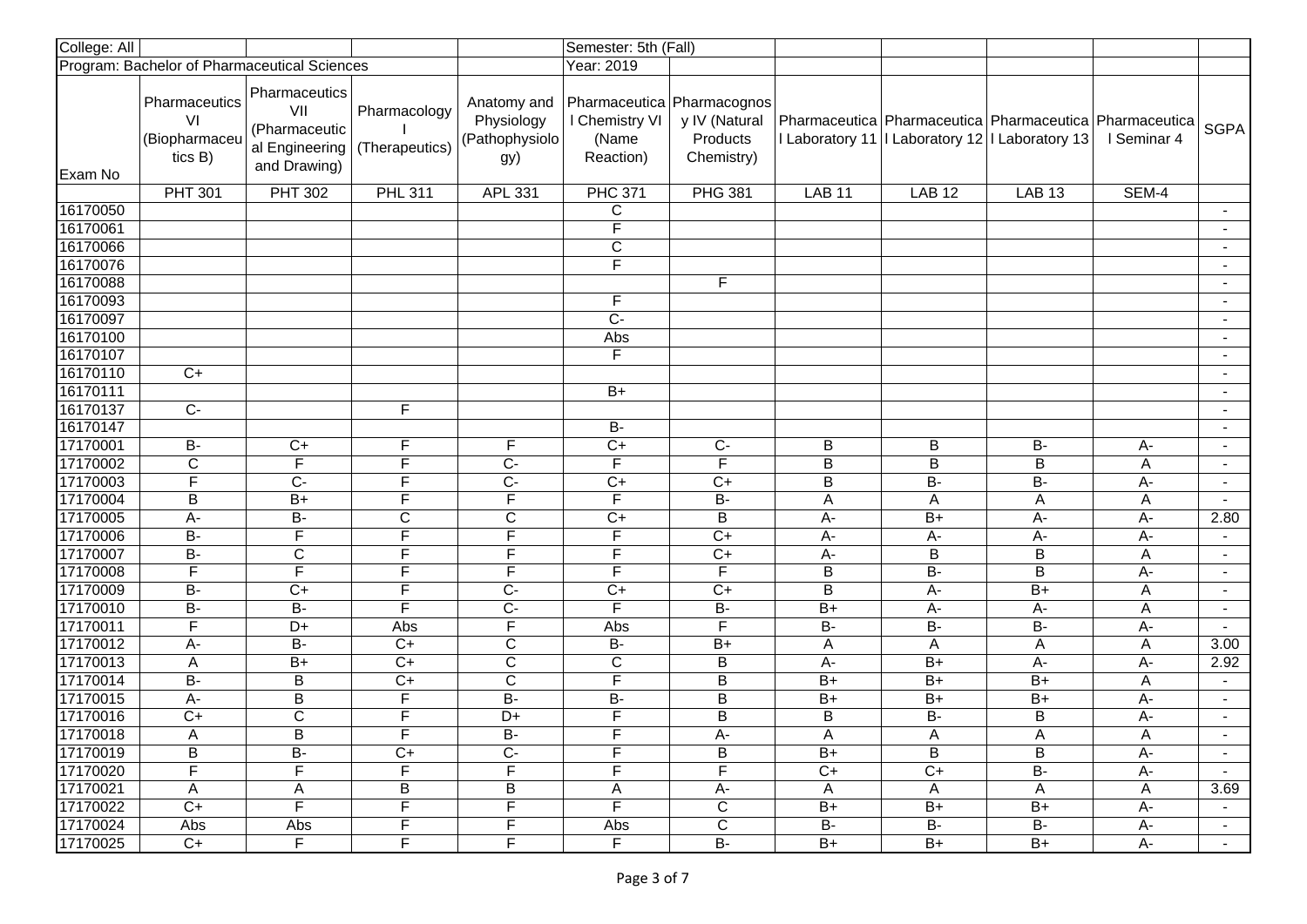| College: All |                                                    |                                                                         |                                |                                                     | Semester: 5th (Fall)                                               |                                         |                |               |                                                                                                                |             |                          |
|--------------|----------------------------------------------------|-------------------------------------------------------------------------|--------------------------------|-----------------------------------------------------|--------------------------------------------------------------------|-----------------------------------------|----------------|---------------|----------------------------------------------------------------------------------------------------------------|-------------|--------------------------|
|              | Program: Bachelor of Pharmaceutical Sciences       |                                                                         |                                |                                                     | Year: 2019                                                         |                                         |                |               |                                                                                                                |             |                          |
| Exam No      | Pharmaceutics<br>VI<br>(Biopharmaceu<br>tics $B$ ) | Pharmaceutics<br>VII<br>(Pharmaceutic<br>al Engineering<br>and Drawing) | Pharmacology<br>(Therapeutics) | Anatomy and<br>Physiology<br>(Pathophysiolo)<br>gy) | Pharmaceutica Pharmacognos<br>I Chemistry VI<br>(Name<br>Reaction) | y IV (Natural<br>Products<br>Chemistry) |                |               | Pharmaceutica   Pharmaceutica   Pharmaceutica   Pharmaceutica<br>Laboratory 11   Laboratory 12   Laboratory 13 | I Seminar 4 | <b>SGPA</b>              |
|              | <b>PHT 301</b>                                     | <b>PHT 302</b>                                                          | <b>PHL 311</b>                 | <b>APL 331</b>                                      | <b>PHC 371</b>                                                     | <b>PHG 381</b>                          | <b>LAB 11</b>  | <b>LAB 12</b> | <b>LAB 13</b>                                                                                                  | SEM-4       |                          |
| 17170026     | $C+$                                               | С                                                                       | F                              | D+                                                  | $C -$                                                              | $B -$                                   | $B+$           | $B+$          | $B+$                                                                                                           | А-          |                          |
| 17170027     | $\overline{C}$                                     | F                                                                       | F                              | F                                                   | F                                                                  | $\overline{C}$                          | $B+$           | B             | B                                                                                                              | $A -$       | $\sim$                   |
| 17170028     | A-                                                 | Α                                                                       | $B+$                           | В                                                   | Α                                                                  | $B+$                                    | A              | Α             | A                                                                                                              | Α           | 3.63                     |
| 17170029     | $\overline{\mathsf{F}}$                            | F                                                                       | F                              | $\overline{F}$                                      | F                                                                  | F                                       | $B -$          | <b>B-</b>     | $\overline{B}$                                                                                                 | A-          | $\sim$                   |
| 17170030     | $B -$                                              | В                                                                       | F                              | F                                                   | F                                                                  | $B -$                                   | $A -$          | $B+$          | A-                                                                                                             | Α           | $\blacksquare$           |
| 17170031     | $\overline{\mathsf{F}}$                            | F                                                                       | F                              | F                                                   | F                                                                  | $\overline{C}$                          | $B -$          | $B -$         | $\overline{B}$                                                                                                 | $A -$       | $\blacksquare$           |
| 17170032     | A                                                  | $A -$                                                                   | F                              | В                                                   | $B+$                                                               | B                                       | $B+$           | $B+$          | $B+$                                                                                                           | Α           | $\blacksquare$           |
| 17170034     | $B+$                                               | $\overline{B}$                                                          | B                              | $\overline{C}$                                      | B                                                                  | B                                       | $A -$          | $B+$          | A-                                                                                                             | A           | 2.99                     |
| 17170035     | $\overline{\mathsf{F}}$                            | $\overline{C}$                                                          | $\overline{\mathsf{F}}$        | $\overline{\mathsf{F}}$                             | F                                                                  | $\overline{C}$                          | $\overline{B}$ | B-            | $\overline{B}$                                                                                                 | $A -$       |                          |
| 17170036     | A                                                  | Α                                                                       | $\overline{B+}$                | $B+$                                                | А                                                                  | Α                                       | A              | A             | Α                                                                                                              | Α           | 3.81                     |
| 17170037     | F                                                  | F                                                                       | Abs                            | $\overline{F}$                                      | F                                                                  | F                                       | $\overline{B}$ | B-            | $\overline{B}$                                                                                                 | A-          | $\sim$                   |
| 17170038     | $\sf B$                                            | $\overline{C+}$                                                         | C                              | $C+$                                                | F                                                                  | B                                       | $A -$          | A-            | $\overline{B+}$                                                                                                | A           | $\overline{\phantom{0}}$ |
| 17170039     | $\overline{B}$                                     | $\mathsf C$                                                             | $\overline{\mathsf{F}}$        | F                                                   | B                                                                  | $B -$                                   | $A -$          | A-            | $\overline{B+}$                                                                                                | A           |                          |
| 17170041     | $\overline{\mathsf{F}}$                            | $\overline{C}$                                                          | F                              | F                                                   | $\overline{\mathsf{F}}$                                            | $D+$                                    | $A -$          | Α             | $A -$                                                                                                          | A           |                          |
| 17170042     | $B+$                                               | $\overline{B}$                                                          | B-                             | $B+$                                                | A-                                                                 | $A-$                                    | A              | Α             | A                                                                                                              | A           | 3.37                     |
| 17170044     | $B+$                                               | <b>B-</b>                                                               | $\overline{C}$                 | $C+$                                                | F                                                                  | B                                       | Α              | Α             | A                                                                                                              | A           |                          |
| 17170045     | $\overline{B}$                                     | B                                                                       | F                              | $\mathbf C$                                         | F                                                                  | $B -$                                   | A              | А             | A                                                                                                              | A           |                          |
| 17170046     | $C+$                                               | <b>B-</b>                                                               | $\overline{F}$                 | $\overline{C}$                                      | F                                                                  | $B -$                                   | Α              | Α             | A                                                                                                              | A           |                          |
| 17170047     | $B+$                                               | $\overline{B}$                                                          | $\overline{\text{c}}$          | $B+$                                                | $\overline{\mathsf{C}}$                                            | $B+$                                    | A              | Α             | A                                                                                                              | A           | 3.03                     |
| 17170049     | $\overline{C}$                                     | $\overline{C}$                                                          | $\overline{F}$                 | F                                                   | F                                                                  | $C+$                                    | А-             | Α             | $A -$                                                                                                          | A           |                          |
| 17170050     | $B+$                                               | $\overline{C+}$                                                         | $\overline{C}$                 | $C+$                                                | $A -$                                                              | B                                       | A              | Α             | A                                                                                                              | A           | 2.95                     |
| 17170051     | $B+$                                               | В                                                                       | F                              | C                                                   | $C+$                                                               | В                                       | Α              | Α             | A                                                                                                              | Α           | $\sim$                   |
| 17170052     | $\overline{C+}$                                    | $\overline{C+}$                                                         | F                              | $\overline{\mathsf{C}}$                             | C                                                                  | $B -$                                   | Α              | Α             | Α                                                                                                              | Α           | $\blacksquare$           |
| 17170053     | А-                                                 | $A -$                                                                   | $\overline{C+}$                | $B+$                                                | $A -$                                                              | A-                                      | A              | Α             | A                                                                                                              | A           | 3.51                     |
| 17170054     | A                                                  | Α                                                                       | А-                             | А-                                                  | Α                                                                  | Α                                       | Α              | Α             | Α                                                                                                              | Α           | 3.92                     |
| 17170055     | $\mathsf C$                                        | F                                                                       | F                              | $\overline{C}$                                      | F                                                                  | $\overline{C}$                          | A              | Α             | $A-$                                                                                                           | A           |                          |
| 17170056     | $\mathsf C$                                        | F                                                                       | F                              | D+                                                  | F                                                                  | $\overline{C}$                          | $A-$           | A-            | A                                                                                                              | Α           | $\blacksquare$           |
| 17170057     | F                                                  | F                                                                       | F                              | $\overline{F}$                                      | F                                                                  | $\overline{D+}$                         | A              | A-            | A                                                                                                              | A           | $\blacksquare$           |
| 17170058     | $\sf B$                                            | A-                                                                      | F                              | $\overline{C}$                                      | C                                                                  | B                                       | A              | Α             | Α                                                                                                              | Α           |                          |
| 17170059     | $B+$                                               | $\overline{C+}$                                                         | Е                              | $C+$                                                | F                                                                  | $C+$                                    | A              | A             | A                                                                                                              | Α           |                          |
| 17170060     | F.                                                 | F.                                                                      | F                              | F                                                   | Abs                                                                | Abs                                     | A-             | A-            | A-                                                                                                             | A           |                          |
| 17170061     | $C-$                                               | $\overline{C}$                                                          | F                              | F.                                                  | F                                                                  | $\overline{C}$                          | $A -$          | A-            | A                                                                                                              | A           |                          |
| 17170062     | В                                                  | $B+$                                                                    | $C+$                           | B+                                                  | F                                                                  | A-                                      | A              | A             | A                                                                                                              | A           |                          |
| 17170063     | $\overline{C}$                                     | $C+$                                                                    | $\overline{F}$                 | D+                                                  | F                                                                  | $B -$                                   | Α              | A             | А-                                                                                                             | Α           |                          |
| 17170064     | $\overline{C}$                                     | <b>B-</b>                                                               | F                              | F.                                                  | $C -$                                                              | $C+$                                    | A              | A-            | A                                                                                                              | Α           |                          |
| 17170065     | $\overline{B}$                                     | B+                                                                      | $\overline{F}$                 | B                                                   | A-                                                                 | $A-$                                    | A              | $\mathsf{A}$  | A                                                                                                              | A           | $\sim$                   |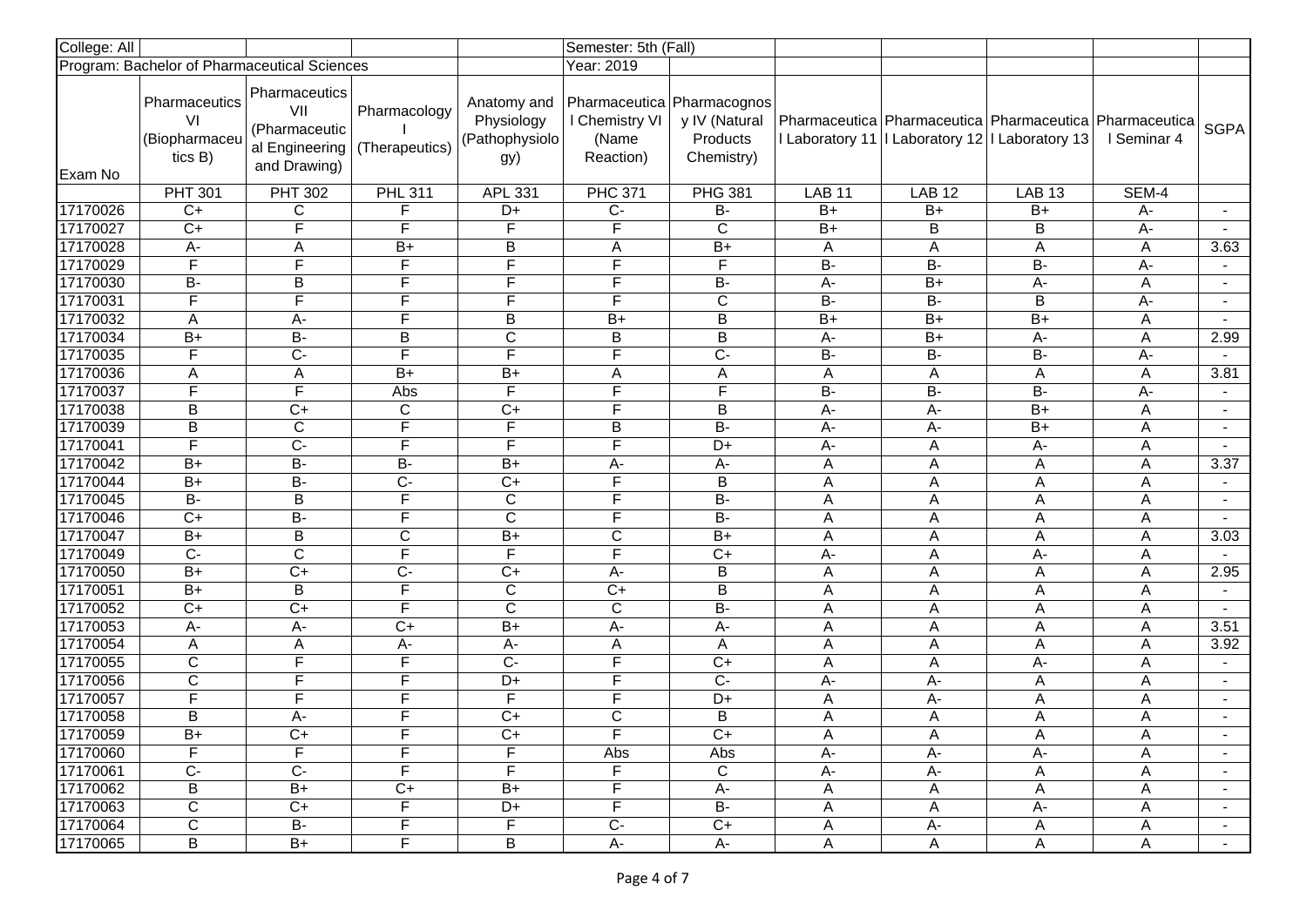| College: All |                                                    |                                                                                |                                |                                                    | Semester: 5th (Fall)                                                 |                                         |                |               |                                                                                                                      |             |                          |
|--------------|----------------------------------------------------|--------------------------------------------------------------------------------|--------------------------------|----------------------------------------------------|----------------------------------------------------------------------|-----------------------------------------|----------------|---------------|----------------------------------------------------------------------------------------------------------------------|-------------|--------------------------|
|              | Program: Bachelor of Pharmaceutical Sciences       |                                                                                |                                |                                                    | Year: 2019                                                           |                                         |                |               |                                                                                                                      |             |                          |
| Exam No      | Pharmaceutics<br>VI<br>(Biopharmaceu<br>tics $B$ ) | <b>Pharmaceutics</b><br>VII<br>(Pharmaceutic<br>al Engineering<br>and Drawing) | Pharmacology<br>(Therapeutics) | Anatomy and<br>Physiology<br>(Pathophysiolo<br>gy) | Pharmaceutica   Pharmacognos<br>I Chemistry VI<br>(Name<br>Reaction) | y IV (Natural<br>Products<br>Chemistry) |                |               | Pharmaceutica   Pharmaceutica   Pharmaceutica   Pharmaceutica<br>I Laboratory 11   I Laboratory 12   I Laboratory 13 | I Seminar 4 | <b>SGPA</b>              |
|              | <b>PHT 301</b>                                     | <b>PHT 302</b>                                                                 | <b>PHL 311</b>                 | <b>APL 331</b>                                     | <b>PHC 371</b>                                                       | <b>PHG 381</b>                          | <b>LAB 11</b>  | <b>LAB 12</b> | <b>LAB 13</b>                                                                                                        | SEM-4       |                          |
| 17170066     | C                                                  | F                                                                              | F.                             | $C -$                                              | F                                                                    | B-                                      | Α              | A             | A-                                                                                                                   | Α           |                          |
| 17170067     | $\overline{B}$                                     | $\overline{C}$                                                                 | F                              | $\overline{C}$                                     | <b>B-</b>                                                            | $\overline{C}$                          | A              | A             | A                                                                                                                    | A           | $\sim$                   |
| 17170068     | F                                                  | F                                                                              | F                              | F                                                  | F                                                                    | F                                       | A-             | Α             | $A -$                                                                                                                | A           | $\overline{\phantom{0}}$ |
| 17170069     | $A -$                                              | Α                                                                              | $\overline{B}$                 | Α                                                  | Α                                                                    | A                                       | A              | A             | $\overline{A}$                                                                                                       | A           | 3.78                     |
| 17170070     | $\overline{F}$                                     | F                                                                              | F.                             | F                                                  | F                                                                    | $\overline{C}$                          | Α              | A-            | A-                                                                                                                   | Α           | $\sim$                   |
| 17170072     | $\overline{\mathsf{F}}$                            | F                                                                              | F                              | $\overline{C}$                                     | F                                                                    | $\overline{C}$                          | A              | Α             | A                                                                                                                    | A           | $\overline{\phantom{a}}$ |
| 17170073     | $\overline{F}$                                     | F                                                                              | Abs                            | F                                                  | F                                                                    | F                                       | $A -$          | A-            | Α                                                                                                                    | A           | $\blacksquare$           |
| 17170074     | $\overline{F}$                                     | Abs                                                                            | F                              | $\overline{F}$                                     | F                                                                    | $B -$                                   | A              | A-            | A                                                                                                                    | A           | $\blacksquare$           |
| 17170075     | $A-$                                               | $B+$                                                                           | F.                             | <b>B-</b>                                          | А-                                                                   | B-                                      | A              | Α             | A                                                                                                                    | A           |                          |
| 17170076     | $\overline{\mathsf{F}}$                            | Abs                                                                            | F                              | $\overline{\mathsf{F}}$                            | F                                                                    | Abs                                     | A              | $A -$         | A-                                                                                                                   | Α           |                          |
| 17170077     | D+                                                 | F                                                                              | F                              | F                                                  | F                                                                    | D                                       | $\overline{A}$ | A-            | $\overline{A}$                                                                                                       | A           | $\overline{\phantom{a}}$ |
| 17170078     | F                                                  | $\overline{C}$                                                                 | F.                             | D                                                  | F                                                                    | $\overline{C}$                          | $A -$          | A-            | A-                                                                                                                   | A           | $\overline{\phantom{a}}$ |
| 17170079     | $\overline{\mathsf{F}}$                            | F                                                                              | Abs                            | $\overline{\mathsf{F}}$                            | F                                                                    | D                                       | $A -$          | A-            | A-                                                                                                                   | A           |                          |
| 17170080     | $B+$                                               | $\overline{C}$                                                                 | $\overline{C}$                 | B                                                  | F                                                                    | B                                       | $A -$          | A-            | A                                                                                                                    | A           |                          |
| 17170081     | $\overline{\mathsf{F}}$                            | F                                                                              | F                              | $\overline{\text{c}}$                              | F                                                                    | $\overline{C}$                          | A              | А-            | A                                                                                                                    | А-          |                          |
| 17170082     | $B+$                                               | $B+$                                                                           | F                              | А-                                                 | B                                                                    | A-                                      | Α              | Α             | A                                                                                                                    | Α           |                          |
| 17170083     | $B+$                                               | $\overline{B}$                                                                 | C                              | <b>B-</b>                                          | <b>B-</b>                                                            | $\overline{B}$                          | A              | Α             | A                                                                                                                    | A           | 2.96                     |
| 17170084     | В                                                  | $C+$                                                                           | F                              | B                                                  | F                                                                    | $\overline{B}$                          | А              | Α             | A                                                                                                                    | A           |                          |
| 17170085     | $C+$                                               | $\overline{C}$                                                                 | F                              | $\overline{C+}$                                    | $\overline{\mathsf{F}}$                                              | $\overline{C}$                          | A              | A-            | A                                                                                                                    | $A -$       | $\sim$                   |
| 17170087     | $B -$                                              | B                                                                              | F.                             | B                                                  | $B -$                                                                | B                                       | $A -$          | Α             | $\overline{\mathsf{A}}$                                                                                              | А-          | $\sim$                   |
| 17170088     | $\overline{B}$                                     | $\overline{\mathrm{c}}$                                                        | $\overline{C}$                 | $B+$                                               | $B+$                                                                 | $\overline{B}$                          | A              | $A -$         | $\overline{A}$                                                                                                       | Α           | 2.94                     |
| 17170089     | F                                                  | F                                                                              | F.                             | F                                                  | F                                                                    | F                                       | $A -$          | A-            | A-                                                                                                                   | $A -$       |                          |
| 17170090     | Α                                                  | $B+$                                                                           | $\overline{C+}$                | B                                                  | A-                                                                   | $\overline{B}$                          | Α              | A-            | A-                                                                                                                   | Α           | 3.33                     |
| 17170091     | $\overline{C}$                                     | F                                                                              | F.                             | $\overline{\mathsf{F}}$                            | F                                                                    | $C -$                                   | A              | A-            | $A -$                                                                                                                | $A -$       | $\blacksquare$           |
| 17170092     | B                                                  | F                                                                              | F                              | <b>B-</b>                                          | Α                                                                    | $B+$                                    | Α              | A-            | $A -$                                                                                                                | Α           | $\blacksquare$           |
| 17170094     | $\overline{\mathsf{F}}$                            | F                                                                              | F                              | $\overline{\mathsf{F}}$                            | F                                                                    | $\overline{\mathsf{F}}$                 | $A -$          | A-            | A-                                                                                                                   | А-          |                          |
| 17170095     | $B+$                                               | F                                                                              | $\mathbf C$                    | B                                                  | $B+$                                                                 | $\mathsf{C}$                            | A              | A             | A                                                                                                                    | Α           |                          |
| 17170096     | $\overline{C}$                                     | C                                                                              | $\overline{C+}$                | $\overline{B}$                                     | B                                                                    | $\overline{B}$                          | A              | А-            | A                                                                                                                    | А-          | 2.75                     |
| 17170097     | $\overline{C}$                                     | F                                                                              | F                              | $\mathsf C$                                        | $\overline{B}$                                                       | $B -$                                   | A              | $A -$         | A-                                                                                                                   | А-          | $\sim$                   |
| 17170098     | $A -$                                              | $\overline{B}$                                                                 | F                              | $\overline{C}$                                     | B                                                                    | $B+$                                    | A              | $A -$         | A                                                                                                                    | Α           |                          |
| 17170099     | $B+$                                               | $C+$                                                                           | C                              | C                                                  | A-                                                                   | B                                       | A-             | A-            | A                                                                                                                    | A           | 2.92                     |
| 17170100     | В                                                  | B                                                                              | $\mathsf C$                    | <b>B-</b>                                          | F                                                                    | А-                                      | A              | A-            | A                                                                                                                    | A-          |                          |
| 17170101     | $C -$                                              | F                                                                              | F                              | C                                                  | F.                                                                   | B                                       | A              | A             | A                                                                                                                    | Α           |                          |
| 17170102     | $\overline{C}$                                     | $\overline{C}$                                                                 | F.                             | $B -$                                              | $B -$                                                                | <b>B-</b>                               | Α              | A-            | A                                                                                                                    | A           |                          |
| 17170103     | A-                                                 | B                                                                              | $C -$                          | $A -$                                              | B                                                                    | B                                       | Α              | A             | Α                                                                                                                    | Α           | 3.20                     |
| 17170104     | $C+$                                               | $\overline{C}$                                                                 | F                              | $B -$                                              | $C+$                                                                 | $\overline{B}$                          | A              | A-            | A                                                                                                                    | $A-$        | $\sim$                   |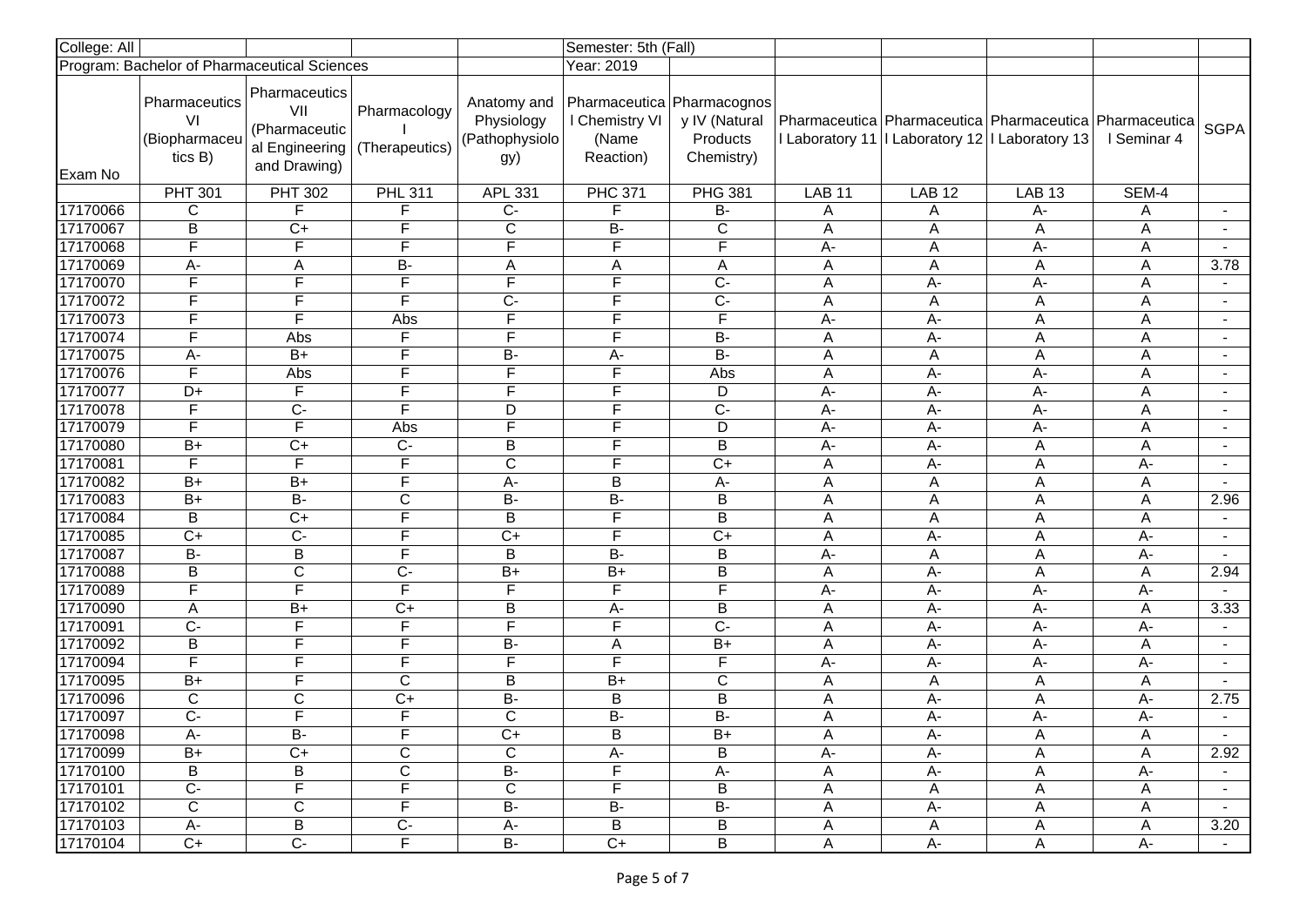| College: All |                                                    |                                                                         |                                |                                                     | Semester: 5th (Fall)                                               |                                         |                |               |                                                                                                                      |             |                          |
|--------------|----------------------------------------------------|-------------------------------------------------------------------------|--------------------------------|-----------------------------------------------------|--------------------------------------------------------------------|-----------------------------------------|----------------|---------------|----------------------------------------------------------------------------------------------------------------------|-------------|--------------------------|
|              | Program: Bachelor of Pharmaceutical Sciences       |                                                                         |                                |                                                     | Year: 2019                                                         |                                         |                |               |                                                                                                                      |             |                          |
| Exam No      | Pharmaceutics<br>VI<br>(Biopharmaceu<br>tics $B$ ) | Pharmaceutics<br>VII<br>(Pharmaceutic<br>al Engineering<br>and Drawing) | Pharmacology<br>(Therapeutics) | Anatomy and<br>Physiology<br>(Pathophysiolo)<br>gy) | Pharmaceutica Pharmacognos<br>I Chemistry VI<br>(Name<br>Reaction) | y IV (Natural<br>Products<br>Chemistry) |                |               | Pharmaceutica   Pharmaceutica   Pharmaceutica   Pharmaceutica<br>I Laboratory 11   I Laboratory 12   I Laboratory 13 | I Seminar 4 | <b>SGPA</b>              |
|              | <b>PHT 301</b>                                     | <b>PHT 302</b>                                                          | <b>PHL 311</b>                 | APL 331                                             | <b>PHC 371</b>                                                     | <b>PHG 381</b>                          | <b>LAB 11</b>  | <b>LAB 12</b> | <b>LAB 13</b>                                                                                                        | SEM-4       |                          |
| 17170105     | $B+$                                               | B                                                                       | C                              | A-                                                  | Α                                                                  | $A -$                                   | Α              | Α             | Α                                                                                                                    | Α           | 3.41                     |
| 17170106     | $A -$                                              | $\overline{B+}$                                                         | $\overline{C}$                 | $\overline{B+}$                                     | A                                                                  | $A -$                                   | A              | Α             | A                                                                                                                    | A           | 3.45                     |
| 17170107     | $B+$                                               | $A -$                                                                   | $B -$                          | $A -$                                               | Α                                                                  | $A -$                                   | Α              | Α             | A                                                                                                                    | Α           | 3.60                     |
| 17170108     | $C+$                                               | $\overline{C}$                                                          | F                              | $C+$                                                | $C+$                                                               | $\overline{B}$                          | A              | Α             | $\overline{A}$                                                                                                       | A-          | $\blacksquare$           |
| 17170109     | C                                                  | $\overline{C}$                                                          | F                              | D+                                                  | $C+$                                                               | $B -$                                   | $A -$          | $A -$         | $B+$                                                                                                                 | А-          | $\sim$                   |
| 17170110     | $\overline{\mathsf{F}}$                            | F                                                                       | F                              | F                                                   | F                                                                  | F                                       | Α              | $A -$         | A                                                                                                                    | $A -$       | $\blacksquare$           |
| 17170111     | $B -$                                              | C                                                                       | F                              | $B+$                                                | F                                                                  | B                                       | Α              | Α             | A                                                                                                                    | Α           | $\blacksquare$           |
| 17170112     | A                                                  | Α                                                                       | A-                             | А-                                                  | Α                                                                  | Α                                       | Α              | Α             | A                                                                                                                    | A           | 3.92                     |
| 17170113     | $\sf B$                                            | B                                                                       | F                              | $\mathsf C$                                         | B                                                                  | B                                       | A              | A-            | A                                                                                                                    | A           |                          |
| 17170114     | А-                                                 | A-                                                                      | $\overline{C+}$                | A-                                                  | A-                                                                 | A-                                      | A              | A-            | A                                                                                                                    | A           | 3.55                     |
| 17170115     | F                                                  | F                                                                       | F                              | $\overline{F}$                                      | F                                                                  | F                                       | $\overline{A}$ | A-            | $\overline{A}$                                                                                                       | A-          | $\sim$                   |
| 17170116     | $\overline{C}$                                     | F                                                                       | F                              | F                                                   | F                                                                  | F                                       | A              | A-            | A-                                                                                                                   | A-          | $\overline{\phantom{0}}$ |
| 17170117     | $\overline{C}$                                     | F                                                                       | F                              | F                                                   | Abs                                                                | F                                       | A              | A-            | $A-$                                                                                                                 | А-          | $\blacksquare$           |
| 17170118     | $\overline{B}$                                     | $\mathsf C$                                                             | F                              | $C+$                                                | F                                                                  | $B+$                                    | Α              | A-            | Α                                                                                                                    | A-          |                          |
| 17170119     | $\overline{B}$                                     | $\overline{C}$                                                          | C                              | $B+$                                                | $A -$                                                              | $\overline{B+}$                         | A              | A-            | A                                                                                                                    | A           | 3.11                     |
| 17170120     | A                                                  | A                                                                       | A                              | A                                                   | Α                                                                  | Α                                       | Α              | Α             | A                                                                                                                    | Α           | 4.00                     |
| 17170121     | $C+$                                               | $B -$                                                                   | $\overline{B+}$                | $\overline{B}$                                      | $\overline{C}$                                                     | B                                       | A              | A             | A                                                                                                                    | A           | 2.99                     |
| 17170122     | <b>B-</b>                                          | $B+$                                                                    | $B+$                           | А-                                                  | $\overline{C}$                                                     | $B+$                                    | Α              | A-            | A                                                                                                                    | А-          | 3.20                     |
| 17170123     | $\overline{\mathsf{C}}$                            | $C+$                                                                    | $\overline{C+}$                | $B -$                                               | $\overline{C}$                                                     | $\overline{B}$                          | A              | $B+$          | A                                                                                                                    | $A -$       | 2.59                     |
| 17170124     | $C+$                                               | C                                                                       | $C+$                           | B                                                   | $\overline{C}$                                                     | $B+$                                    | Α              | A-            | A                                                                                                                    | Α           | 2.75                     |
| 17170125     | B                                                  | A                                                                       | A-                             | A                                                   | В-                                                                 | A-                                      | A              | A-            | A                                                                                                                    | A           | 3.59                     |
| 17170126     | D+                                                 | $C+$                                                                    | F                              | $\overline{C}$                                      | $C+$                                                               | В                                       | Α              | Α             | A                                                                                                                    | $A -$       |                          |
| 17170127     | $\overline{C}$                                     | $B -$                                                                   | B                              | $\overline{B}$                                      | В-                                                                 | $A-$                                    | Α              | $B+$          | A                                                                                                                    | Α           | 2.99                     |
| 17170128     | A                                                  | $A -$                                                                   | Α                              | Α                                                   | Α                                                                  | Α                                       | A              | Α             | A                                                                                                                    | Α           | 3.96                     |
| 17170129     | $B+$                                               | А-                                                                      | Α                              | А-                                                  | $B+$                                                               | Α                                       | A              | A             | Α                                                                                                                    | Α           | 3.73                     |
| 17170130     | $\mathsf C$                                        | $\overline{B}$                                                          | $\overline{C+}$                | $\overline{B+}$                                     | $\mathsf C$                                                        | $C+$                                    | A              | $B+$          | A                                                                                                                    | А-          | 2.67                     |
| 17170131     | $\mathsf C$                                        | $\overline{C+}$                                                         | $\overline{B}$                 | А-                                                  | $\overline{B}$                                                     | B                                       | A              | $B+$          | A                                                                                                                    | Α           | 2.93                     |
| 17170132     | $\overline{B}$                                     | B                                                                       | A-                             | A                                                   | $\overline{C}$                                                     | $A-$                                    | A              | A             | A                                                                                                                    | А-          | 3.36                     |
| 17170133     | $\overline{C}$                                     | $B+$                                                                    | Α                              | $\sf B$                                             | $\mathbf C$                                                        | B                                       | A              | Α             | Α                                                                                                                    | Α           | 3.09                     |
| 17170134     | $D+$                                               | $\overline{C+}$                                                         | $\overline{\mathsf{F}}$        | $B -$                                               | $C -$                                                              | $\overline{B}$                          | A              | $A -$         | A                                                                                                                    | $A-$        |                          |
| 17170135     | $C-$                                               | $C-$                                                                    | C                              | $C+$                                                | $\overline{F}$                                                     | $C+$                                    | A              | A-            | A                                                                                                                    | A           |                          |
| 17170136     | $C+$                                               | <b>B-</b>                                                               | B                              | A-                                                  | $C+$                                                               | В                                       | A              | A-            | A                                                                                                                    | A           | 3.03                     |
| 17170137     | B+                                                 | <b>B-</b>                                                               | A                              | А-                                                  | В                                                                  | В                                       | A              | A             | A                                                                                                                    | Α           | 3.41                     |
| 17170138     | A                                                  | A                                                                       | Α                              | A                                                   | $B+$                                                               | Α                                       | A              | A             | A                                                                                                                    | A           | 3.90                     |
| 17170139     | $B -$                                              | $B+$                                                                    | A-                             | A-                                                  | $B+$                                                               | B                                       | A              | A-            | Α                                                                                                                    | Α           | 3.40                     |
| 17170140     | $\overline{B}$                                     | A-                                                                      | A-                             | $B+$                                                | $\overline{C}$                                                     | $B+$                                    | A              | $\mathsf{A}$  | A                                                                                                                    | A           | 3.32                     |